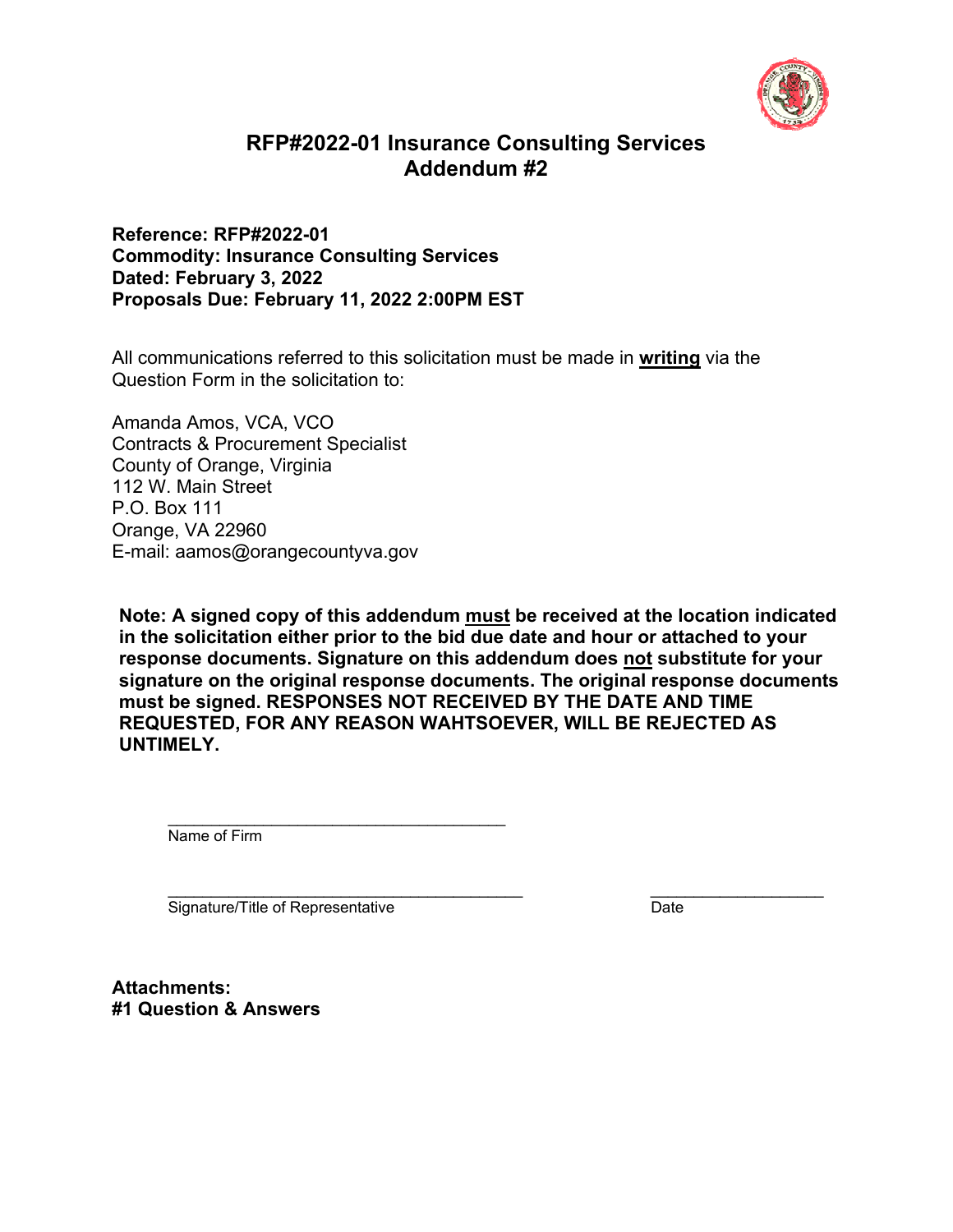

| <b>Question</b>                                                                                                                                                                                                                       | <b>Answer</b>                         |
|---------------------------------------------------------------------------------------------------------------------------------------------------------------------------------------------------------------------------------------|---------------------------------------|
| How long has Mark III been the consultant for Orange County Public<br>Schools & Orange County Government?                                                                                                                             | April 2020                            |
| What was the total amount of compensation paid to Mark III for their<br>services to Orange Public Schools & Orange County Government in<br>2021?                                                                                      | \$17,500                              |
| Is Mark III compensated by fees, commissions, or a combination of<br>both?                                                                                                                                                            | fees                                  |
| Does Mark III receive commissions on the voluntary benefit products in<br>place including voluntary cancer, accident, hospital indemnity, critical<br>illness, short term disability, universal life, term life and legal protection? | n/a                                   |
| If so, what is the dollar value of commissions paid to Mark III in 2021?                                                                                                                                                              | n/a                                   |
| Is Orange County Public Schools and Orange County Government<br>serviced by Mark III out of their Johnson City, TN office?                                                                                                            | Yes -- and reps in Richmond, Virginia |
| Does Orange County Public Schools and Orange County Government<br>require GASB valuation services? If so, who currently produces your<br><b>GASB</b> valuation?                                                                       | Yes, Milliman                         |
| How many IBNR's are produced for Orange County Public Schools and<br>Orange County Government a year? How many are certified by an<br>actuary?                                                                                        | One (annual), zero certified          |
| What was your medical insurance renewal increase/decrease in plan<br>year 2021?                                                                                                                                                       | 9% overall increase for contributions |
| Do all of your insurance plans renewal annually on October 1 <sup>st</sup> ?                                                                                                                                                          | yes                                   |
| In which month does Orange County Public Schools and Orange<br>County Government hold open enrollment each year?                                                                                                                      | September                             |
| Does Orange County or Mark III walk through the benefits offerings<br>individually with each employee during the annual open enrollment<br>period?                                                                                    | yes                                   |
| Were open enrollment meetings for 2021 held in person, virtually or a<br>combination of both?                                                                                                                                         | both                                  |
| Does Orange County currently have any call center support during<br>open enrollment?                                                                                                                                                  | yes                                   |
| Does Orange County have electronic benefits administration platform in<br>place? If so, which platform?                                                                                                                               | Yes - Selerix                         |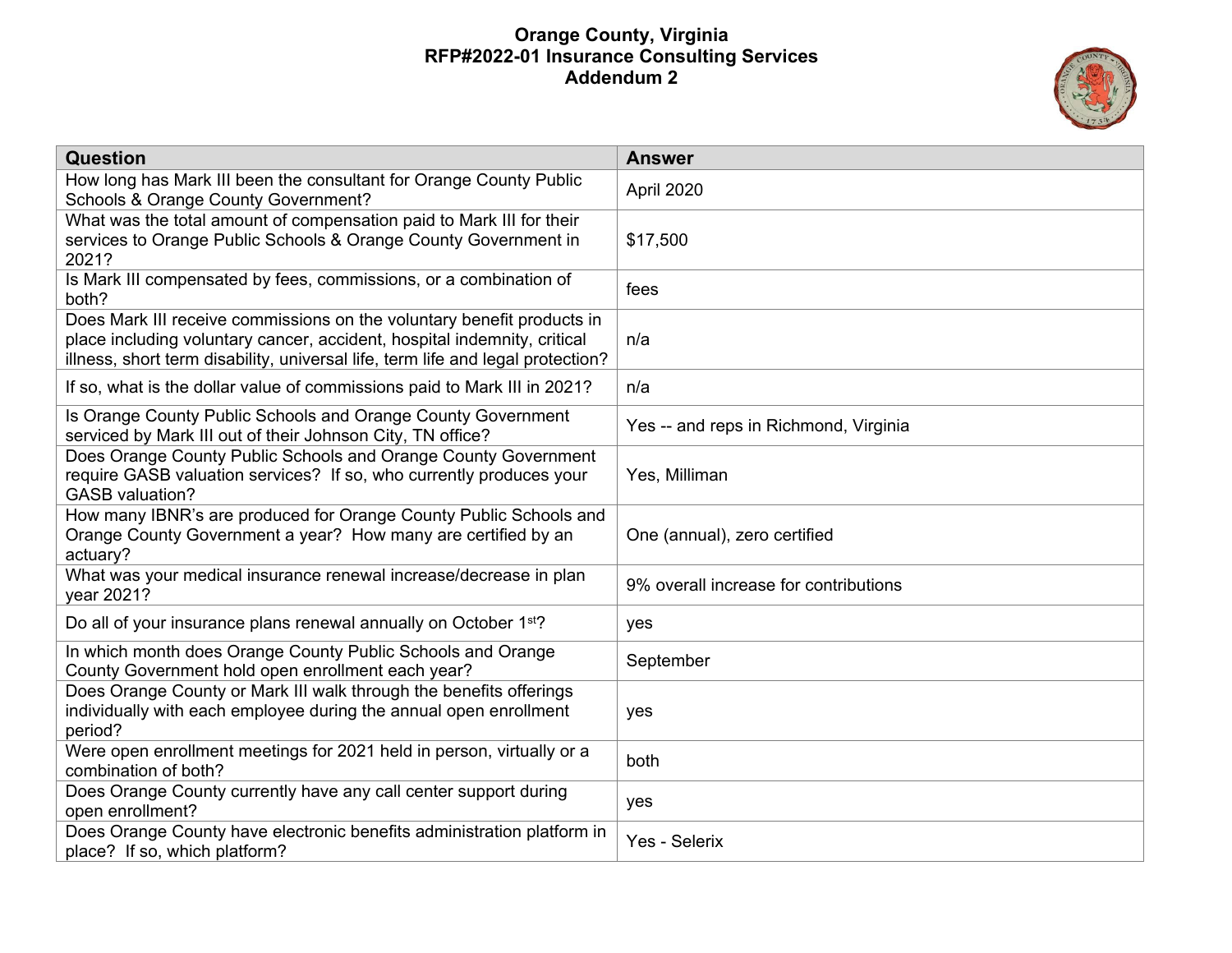

| Question                                                                                                                                             | <b>Answer</b>                                                                                           |                   |                     |
|------------------------------------------------------------------------------------------------------------------------------------------------------|---------------------------------------------------------------------------------------------------------|-------------------|---------------------|
|                                                                                                                                                      | Plan                                                                                                    | <b>Applicants</b> | Premium<br>(Annual) |
|                                                                                                                                                      | Cancer                                                                                                  | 57                | 21,287.67           |
|                                                                                                                                                      | Aflac Group Accident Insurance                                                                          | 83                | 23,989.33           |
| Can you provide an enrollment breakdown for the following plans                                                                                      | Aflac Group Hospital Insurance                                                                          | 25                | 12,209.93           |
| highlighting the number of enrolled employees broken out by each line<br>coverage: voluntary cancer, accident, hospital indemnity, critical illness, | <b>Aflac Group Critical Illness</b>                                                                     |                   |                     |
| short term disability, universal life, term life and legal protection?                                                                               | Insurance                                                                                               | 46                | 13,343.95           |
|                                                                                                                                                      | Short-term Disability                                                                                   | 34                | 13,776.14           |
|                                                                                                                                                      | <b>Trustmark Universal Life</b>                                                                         | 31                | 18,190.82           |
|                                                                                                                                                      | Legal                                                                                                   | 38                | 8,209.38            |
|                                                                                                                                                      | Identity                                                                                                | 8                 | 1,200.00            |
| In reference to F3, can you provide a sample of the claims experience                                                                                | F3 should read claims experience, audit report. These are two                                           |                   |                     |
| audit report you receive today? Is this reporting a true look-back claims                                                                            | separate additional information items that may be provided by the                                       |                   |                     |
| audit or a report outlining projected vs. actual claims cost?                                                                                        | offeror.                                                                                                |                   |                     |
| In reference to scope item B3, what actuarial services do you currently                                                                              | The County currently uses Milliman through state contract for                                           |                   |                     |
| receive? Which vendor completes these services currently?                                                                                            | calculating its other post-employment benefits (OPEB) liability for<br>its annual financial statements. |                   |                     |
|                                                                                                                                                      |                                                                                                         |                   |                     |
| In reference to scope item B2, how often would you project that your<br>consultant would need to meet with the board?                                | Two times                                                                                               |                   |                     |
| Does the County allow its current broker (Mark III) to earn commissions                                                                              |                                                                                                         |                   |                     |
| beyond its \$17,500 stated fee?                                                                                                                      | <b>No</b>                                                                                               |                   |                     |
| Does Mark III charge by the hour for additional services outside of the                                                                              |                                                                                                         |                   |                     |
| consulting renewal?                                                                                                                                  | <b>No</b>                                                                                               |                   |                     |
|                                                                                                                                                      |                                                                                                         |                   |                     |
| Does Mark III earn any compensation above the \$17,500 stated fee?                                                                                   | <b>No</b>                                                                                               |                   |                     |
|                                                                                                                                                      | This initial cost for the first year of services rendered shall be a firm                               |                   |                     |
| What is the contract amount for the fixed annual fee for the reoccurring                                                                             | fixed price. Cost adjustments may be negotiated annually for                                            |                   |                     |
| services in contract year one (1) and two (2)?                                                                                                       | subsequent contract terms.                                                                              |                   |                     |
| What is the amount paid in each of the first two years for task order                                                                                | N/A                                                                                                     |                   |                     |
| services?                                                                                                                                            |                                                                                                         |                   |                     |
| What were the hourly rates for the prior consultants for the task order                                                                              | N/A                                                                                                     |                   |                     |
| services?                                                                                                                                            |                                                                                                         |                   |                     |
| What are your preferred qualifications for the roles of the Principal,                                                                               | The County & Schools each have their own HR departments that                                            |                   |                     |
| Manager and Staff?                                                                                                                                   | oversee the needs of their staff                                                                        |                   |                     |
| Was this RFP issued due to procurement requirements or for some                                                                                      | Changing needs within the County                                                                        |                   |                     |
| other reason?                                                                                                                                        |                                                                                                         |                   |                     |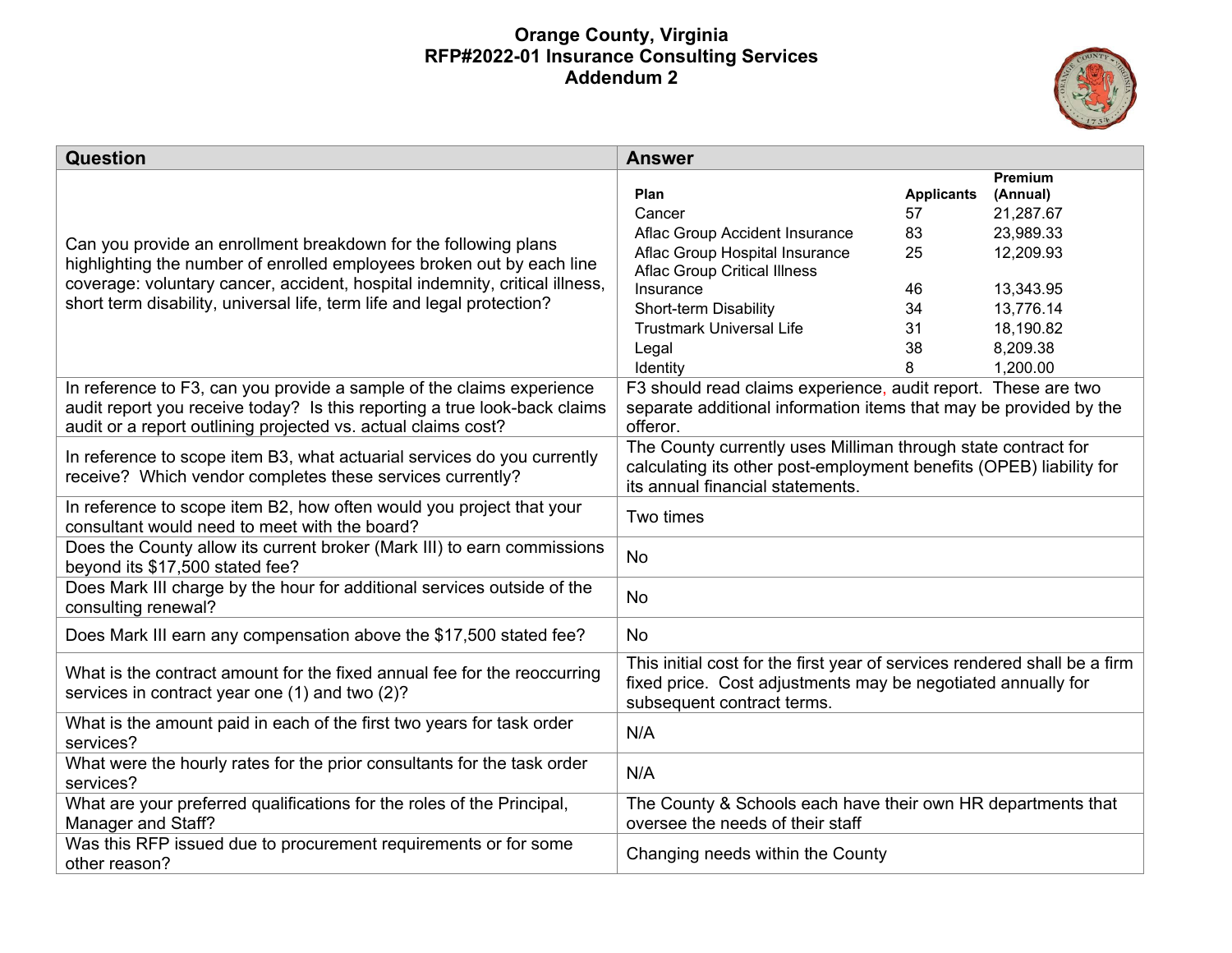

| <b>Question</b>                                                                                                                                                                                                                                                                             | <b>Answer</b>                                                                                            |
|---------------------------------------------------------------------------------------------------------------------------------------------------------------------------------------------------------------------------------------------------------------------------------------------|----------------------------------------------------------------------------------------------------------|
| Are there any service concerns and/or limitations with the current<br>consultant?                                                                                                                                                                                                           | No                                                                                                       |
| How many in-person meetings and how many virtual meetings took<br>place in the prior year?                                                                                                                                                                                                  | Approximately 75 in-person, multiple virtual                                                             |
| Is there preference on the insurance consultant and actuary to be part<br>of the same firm?                                                                                                                                                                                                 | No preference                                                                                            |
| Will the benefit administration solution need to integrate with the<br>payroll/HRIS system?                                                                                                                                                                                                 | Yes                                                                                                      |
| What payroll/HRIS system is each government entity using?                                                                                                                                                                                                                                   | Tyler Technologies - Munis                                                                               |
| The RFP issued by Orange County Government for the other three (3)<br>entities, including public schools, broadband authority, and social<br>services. With respect to benefit program decisions, can you describe<br>the decision committee and representation from the four (4) entities? | A selection committee is comprised of County & School staff<br>members that will evaluate the proposals. |
| With respect to benefit design strategy and partner selection are there<br>restrictions as a government entity in Virginia for benefit levels and<br>selecting insurers? Are any of the benefits contractual to employee<br>groups or negotiated?                                           | No, no                                                                                                   |
| Does Orange County Government, Schools, Broadband Authority pay<br>FSA/HSA fees?                                                                                                                                                                                                            | No, current broker pays these fees                                                                       |
| Should we assume retirement benefits like 401(k) and pension are not<br>included in this solicitation?                                                                                                                                                                                      | Yes, we have VRS                                                                                         |
| Since the medical, dental and vision benefits are self-funded does the<br>County use any data warehouse or actuarial tools today for budgeting<br>and cost forecasting? Are actuarial and reserving analysis of the self-<br>funded plans in place today and included in the bid?           | Broker assists with providing budgetary information along with<br>County software reporting.             |
| Are payroll, benefit administration and communications electronic and<br>self-serviced today? Are mobile applications and portals included?                                                                                                                                                 | Yes/Yes                                                                                                  |
| Does the County address participant health status and risk in any of the<br>cost modeling and plan designs-incentives?                                                                                                                                                                      | Not at this time                                                                                         |
| With respect to budgeting, how are the budgets set and what kind of<br>targets and thresholds are in place for the County?                                                                                                                                                                  | Based on annual review                                                                                   |
| How many of the County employees work on the benefit plans full time?                                                                                                                                                                                                                       | Two $(2)$                                                                                                |
| Can you share what the established objectives are with respect to cost<br>objectives?                                                                                                                                                                                                       | Minimum increases to employees                                                                           |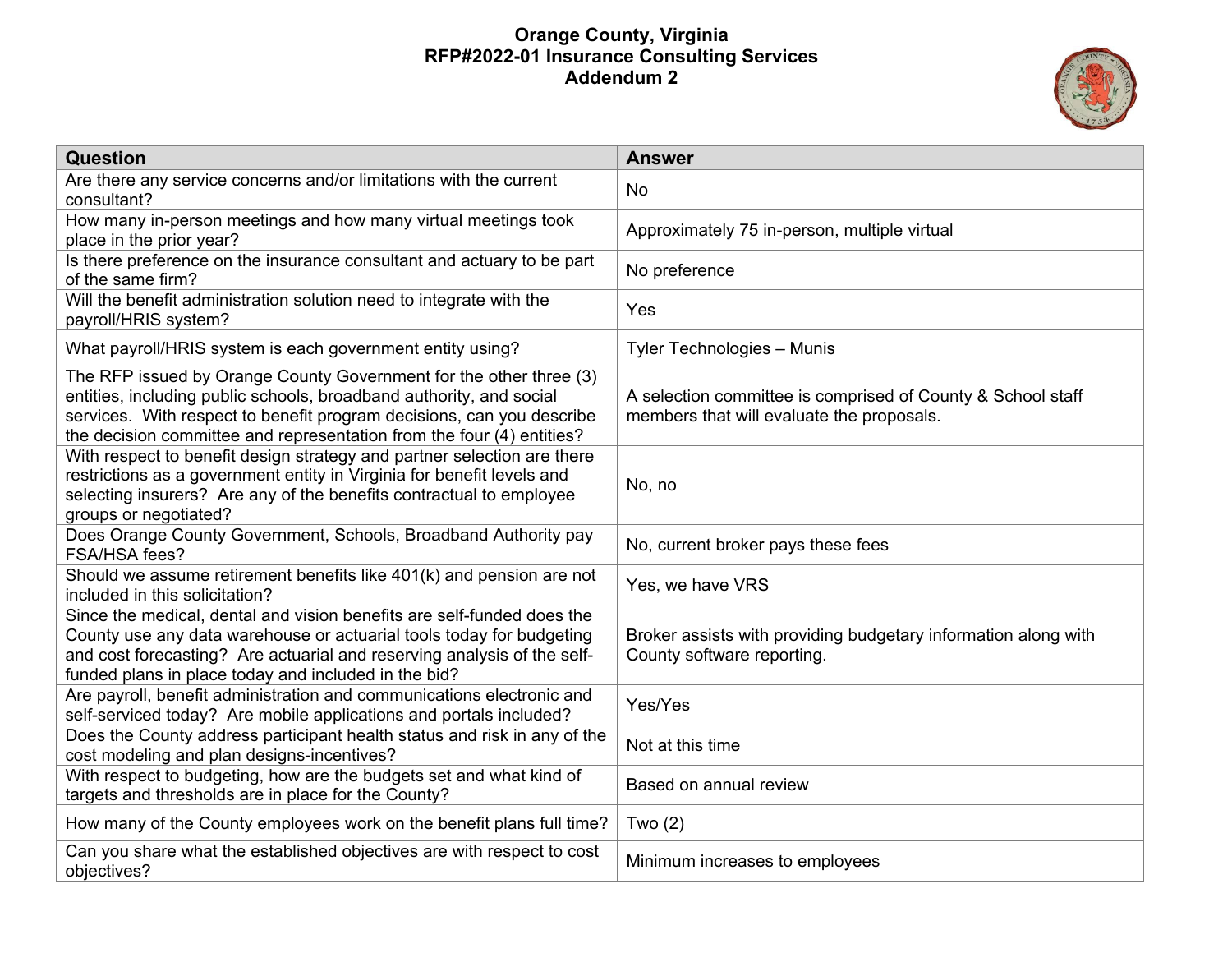

| <b>Question</b>                                                                                                                                                                                                                                  | <b>Answer</b>                                                                                    |
|--------------------------------------------------------------------------------------------------------------------------------------------------------------------------------------------------------------------------------------------------|--------------------------------------------------------------------------------------------------|
| What is the primary medium for communicating with employees about<br>benefits; do employees access benefits via the web, applications or<br>portals or mailings? Service providers?                                                              | All options available                                                                            |
| Is the offeror expected to lead and participate in enrollment meetings at<br>multiple sites and if so approximate number of meetings?                                                                                                            | Yes, a few days with multiple weeks to meet all employee<br>schedules                            |
| What is the County's expectation around in person meetings with<br>respect to Covid?                                                                                                                                                             | Masks, social distance, virtual meetings, safety precautions are<br>important                    |
| Does the County conduct benefit program audits and if so, can you<br>share frequency and any major issues?                                                                                                                                       | Monthly checks and balances                                                                      |
| Can the County share how long the incumbents (Anthem) have been in<br>place and any recent historical significant cost increases or decreases?                                                                                                   | Approximately 7/8 years                                                                          |
| How will the County consider potential commissions to the offeror from<br>life insurance, disability, and voluntary benefits? Is the current broker<br>receiving these or is the contract on a pure fee basis only for all<br>programs included? | Fee base contract                                                                                |
| Are there competitiveness and retention issues today? Can you<br>elaborate?                                                                                                                                                                      | No particularly                                                                                  |
| With respect to resolving claim issues are there any advocacy or<br>navigation tools in place?                                                                                                                                                   | Seek guidance from broker                                                                        |
| Does the current broker provide any data on utilization; like specific<br>conditions, services, place of service and treatment alternatives for<br>developing and optimized strategy?                                                            | Yes, all provided                                                                                |
| Do the County self-funded programs have stoploss and if so what level<br>of individual and aggregate? Or, in a level funded arrangement?                                                                                                         | Yes stoploss                                                                                     |
| What is the reason you are issuing the current RFP? (i.e. service<br>issues, contract expiration, procurement requirements, etc.)                                                                                                                | Changing needs within the County                                                                 |
| Are you happy with the performance of your current consultant?                                                                                                                                                                                   | Yes, satisfied                                                                                   |
| How long has the current broker/consultant worked with Orange<br>County?                                                                                                                                                                         | April 2020                                                                                       |
| Can we get a copy of your current contract with Mark III?                                                                                                                                                                                        | Copies of contract can be requested through the Procurement<br>Office (aamos@orangecountyva.gov) |
| What duties does the current consultant perform?                                                                                                                                                                                                 | Enrollment, employee/staff support, etc.                                                         |
| What is their current fee?                                                                                                                                                                                                                       | \$17,500 yearly, \$1,458 monthly                                                                 |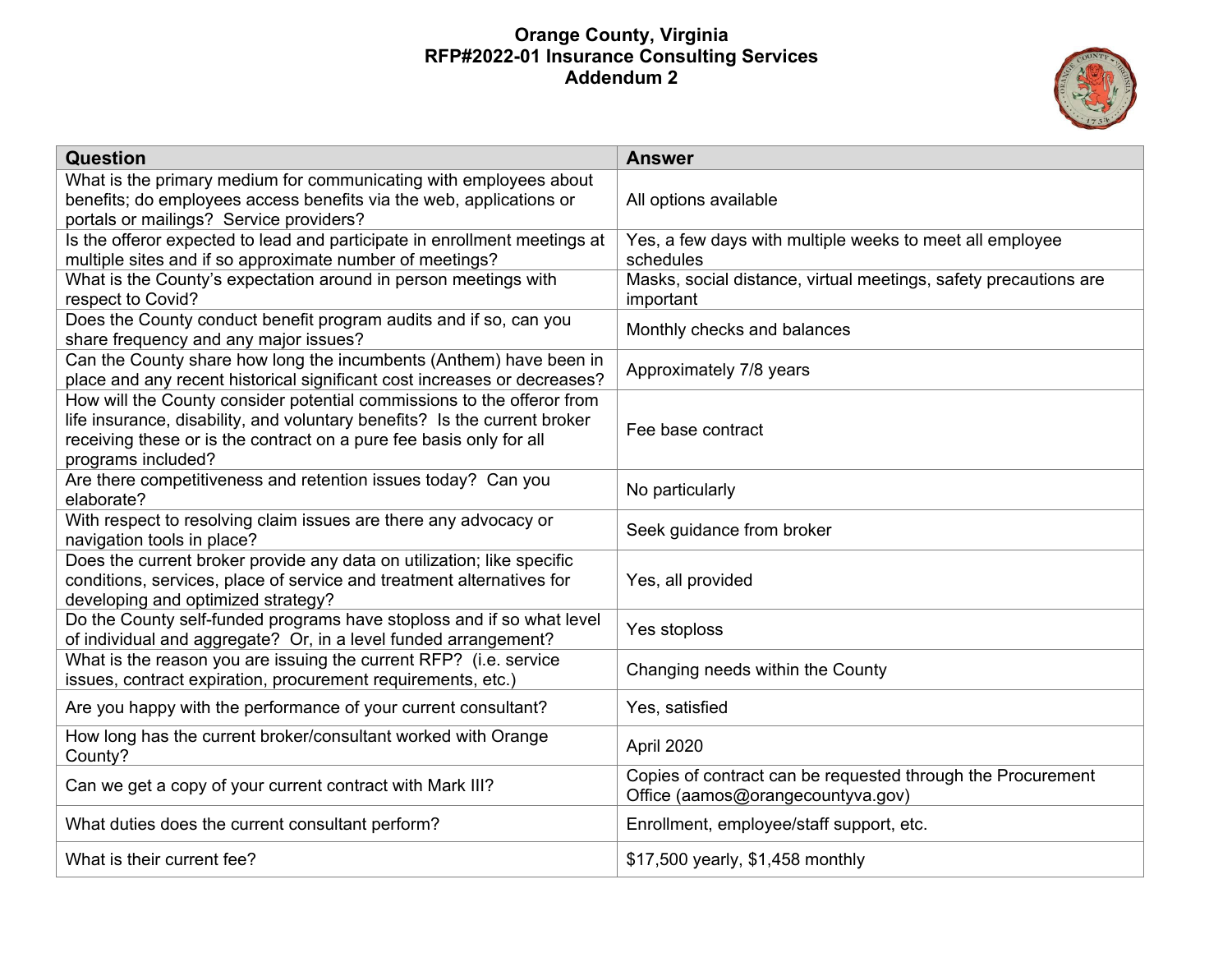

| <b>Question</b>                                                                                                                           | <b>Answer</b>                                                                                                                                                                                                           |                                                                  |                                                                                                                           |
|-------------------------------------------------------------------------------------------------------------------------------------------|-------------------------------------------------------------------------------------------------------------------------------------------------------------------------------------------------------------------------|------------------------------------------------------------------|---------------------------------------------------------------------------------------------------------------------------|
| Is your arrangement with Mark III fee based on an hourly rate?                                                                            | Yearly contract rate, paid monthly                                                                                                                                                                                      |                                                                  |                                                                                                                           |
| Can we get a copy of the current benefit plans being offered through<br>Anthem broken down by the enrollment by tier in each plan?        | Plan<br>Cancer<br>Aflac Group Accident Insurance<br>Aflac Group Hospital Insurance<br><b>Aflac Group Critical Illness</b><br>Insurance<br>Short-term Disability<br><b>Trustmark Universal Life</b><br>Legal<br>Identity | <b>Applicants</b><br>57<br>83<br>25<br>46<br>34<br>31<br>38<br>8 | Premium<br>(Annual)<br>21,287.67<br>23,989.33<br>12,209.93<br>13,343.95<br>13,776.14<br>18,190.82<br>8,209.38<br>1,200.00 |
| Are full-time retirees and their spouses eligible to include post 65<br>retirees?                                                         | Yes                                                                                                                                                                                                                     |                                                                  |                                                                                                                           |
| Does the County of Orange currently utilize an outside service to<br>handle PPACA reporting and compliance or is this handled internally? | Handled internally                                                                                                                                                                                                      |                                                                  |                                                                                                                           |
| Who currently administers COBRA for the County?                                                                                           | WageWorks                                                                                                                                                                                                               |                                                                  |                                                                                                                           |
| In a typical year, how many contact hours does the County of Orange<br>spend in direct communication with your lead benefits consultant?  | Depends on needs and effectiveness                                                                                                                                                                                      |                                                                  |                                                                                                                           |
| During your annual open enrollment, how many on-site hours do you<br>typically need from your consultant?                                 | Depends on scheduling & availability with employees                                                                                                                                                                     |                                                                  |                                                                                                                           |
| How many different sites generally hold meetings?                                                                                         | Two $(2)$                                                                                                                                                                                                               |                                                                  |                                                                                                                           |
| Please provide an estimate of the number of hours per month you<br>anticipate needed for claim resolution services.                       | Depends on how many claims                                                                                                                                                                                              |                                                                  |                                                                                                                           |
| Paragraph H, page 8 state that 5 references are required but the<br>Offeror Data Sheet indicates 3 references. Which is preferred?        | Three (3) will be fine                                                                                                                                                                                                  |                                                                  |                                                                                                                           |
| Why has the County of Orange gone out to bid for these services?                                                                          | Changing needs within the County                                                                                                                                                                                        |                                                                  |                                                                                                                           |
| Is this a due diligence process (the current consultant contract is about<br>to expire)?                                                  | Changing needs within the County                                                                                                                                                                                        |                                                                  |                                                                                                                           |
| Have there been any service issues with the current consultant?                                                                           | No                                                                                                                                                                                                                      |                                                                  |                                                                                                                           |
| How long has the current consultant been providing these services for<br>Orange County?                                                   | April 2020                                                                                                                                                                                                              |                                                                  |                                                                                                                           |